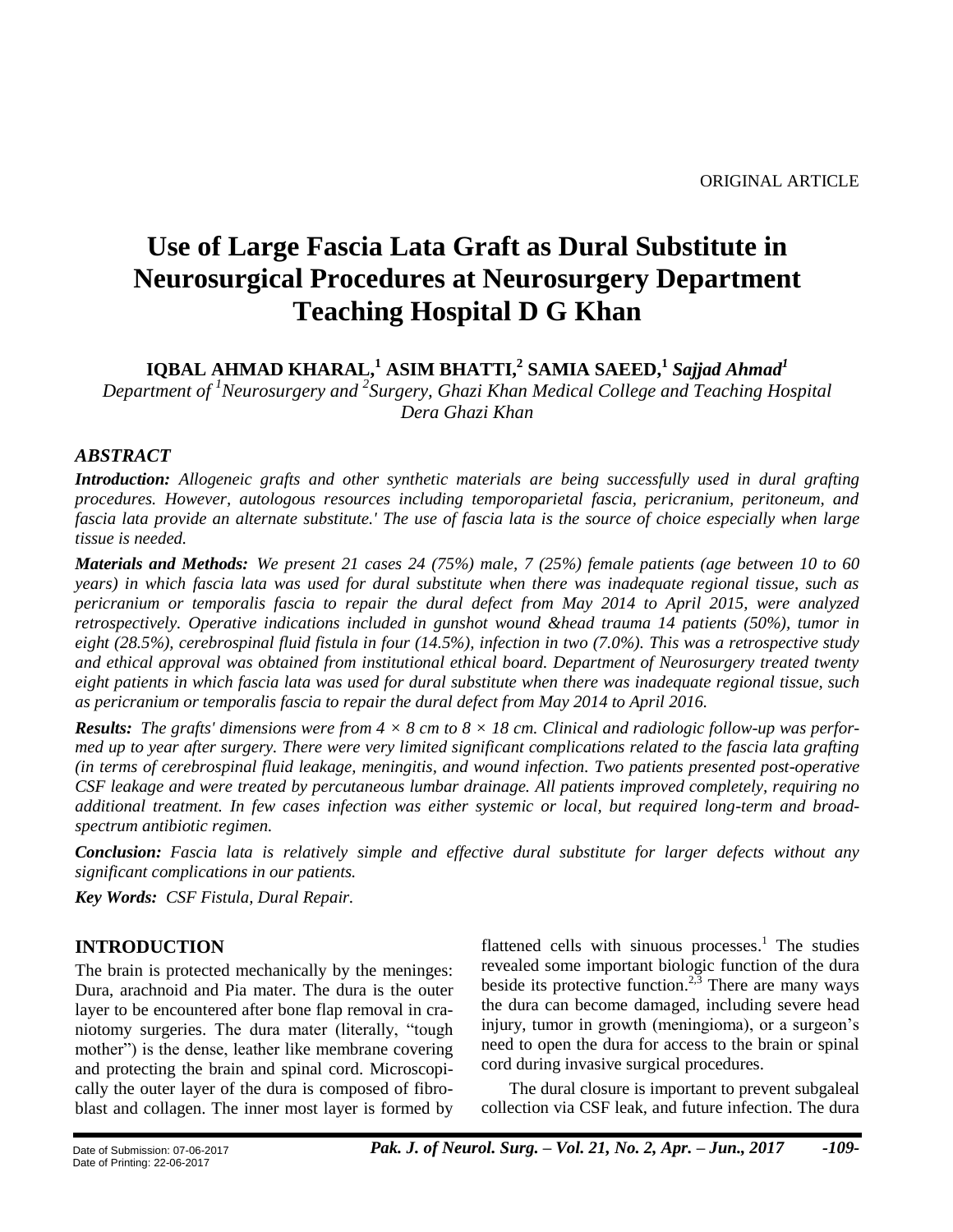can be closed by either primary closure or duraplasty. Dural graft substitutes are used when the opening in the dura is too large to be sutured together.<sup>1</sup>

Nowadays, many advances are made. Types for dural substitution materials include, Autograft (Pericranium and fascia lata), Allograft (pericardium, lyophilized dura), Xenografts (bovine or porcine pericardium) and synthetic materials (polytetrafluoro ethylene, polyester urethane). However, each material had advantages and drawbacks that may limit their usage. 5,6 .

The lower limb is circumferentially encased and reinforced by the connective layers and septae, that is, the superficial and deep fascial system and the crural septae. The superficial fascial system has a thin single layer or multiple fascial layers anchored to the dermis and the deep fascia by a network of thin septae. The superficial fascia is adherent to the iliac crest and gluteal fascia in males and females, respectively, and tends to be prominent posteriorly.<sup>7</sup> The fascia lata or the deep fascia of the thigh includes the thigh from the superior margins of the bony pelvis to the knee joint. The fascia gives rise to three thickened intermuscular septa that define the thigh's compartments and through which it is anchored to the femur. The fascia is thickest laterally and proximally and thinnest at the medial thigh. Laterally, the fascia is thickened and forms a thick band, the iliotibial tract.

Apart from enveloping and anchoring the tensor fascia lata and the gluteus maximus muscles to insert at the lateral condyle of the tibia, the iliotibial tract is a firm structure and can be regarded as a ligament stretched between the ileum and the tibia. The fascia is thickened also distally around the knee joint, particularly around the iliotibial tract insertion, and is strengthened by transverse fibers originating from the lower parts of the vasti muscles. 8

Dural substitutes are necessary to prevent CSF leaks and to allow openings in the dura to heal after surgery. Dural substitutes can be either biological – harvested from animals or human cadavers – or synthetic, and are applied as an onlay or suturable grafts. The main benefit of using a dural substitute lies in its similarity to the patient's dura and its ability to absorb and integrate itself onto the host tissue.

Neurosurgeons used autologous pericranium, which is easy to harvest and heals well. However, it can be thin and fragile to the extent that may require some reinforcement with sealant.<sup>7,8</sup> Usually the pericranium is too small to cover a large defect in the dura and harvesting fascia lata may have the benefit of convenience and are available for larger defects.

So, the aim of our study is to measure the safety and efficacy of fascia lata as dural substitute for duroplasty in term of complications related to the fascia lata grafting (including cerebrospinal fluid leakage, meningitis, and wound infection) and cost effectiveness in different neurosurgical procedures.

#### **MATERIAL AND METHODS**

This was a retrospective study and ethical approval was obtained from institutional ethical board. Department of Neurosurgery treated twenty eight patients in which fascia lata was used for dural substitute when there was inadequate regional tissue, such as pericranium or temporalis fascia to repair the dural defect from May 2014 to April 2016.

#### **Inclusion Criteria**

All the patients in which fascia lata was used for dural substitute when there was inadequate regional tissue, such as pericranium or temporalis fascia to repair the dural defect.

#### **Exclusion Criteria**

All the cases, in which dura was closed with primary suturing or by pericranium and temporalis muscle fascia were excluded from the study.

The parameters reviewed were: patient demographic data, diagnosis, comorbidities (diabetes mellitus, hypertension, dyslipidemia and smoking), location of pathology, type of surgery, grafts' dimensions and evidence of CSF leak, meningitis, and wound infection.

Following initial evaluation and immediate lifesaving procedures patients were transferred for neurosurgical management. Surgery was performed on patients with large cranial defects for gunshot, traumatic brain injury, brain tumour, intracranial infections or cerebrospinal fluid (CSF) fistulae.

Pre-operative X-rays skull, CT scans and MRI brain were performed according to indications. All patients were treated surgically.

#### **Surgical Technique**

After the primary surgery in cases with large gaps between the dural edges, duraplasty was performed using tensor fascia lata tissue. With the patient lying in a supine position, the thigh is flexed to a level that allows knee flexion of  $90^0$  while being supported from below with packed drapes. The leg is fixed to the table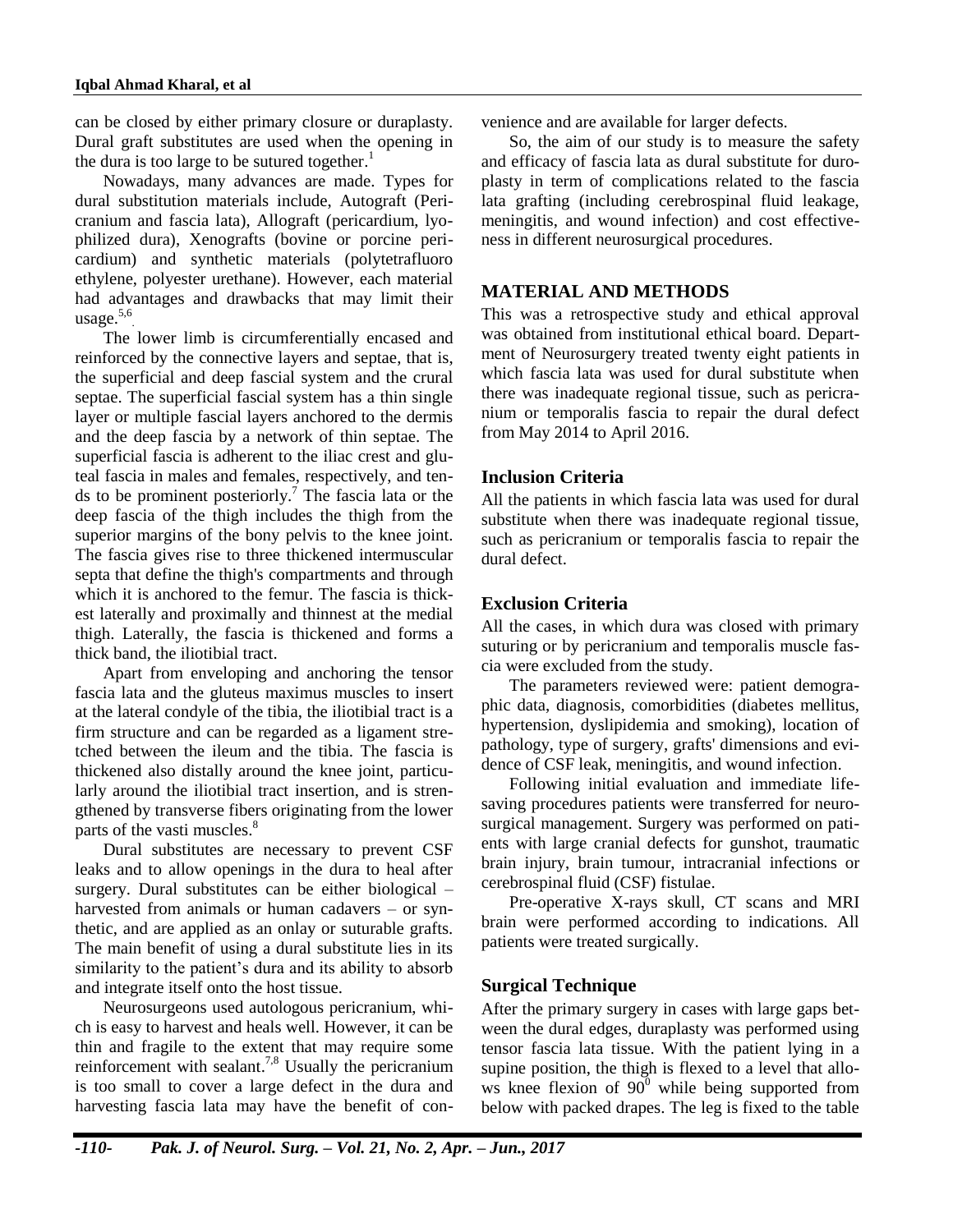

**Fig. 1:** *Fascia Lata Grafting in Large Dural Defect; Case of Fire Arm Injury.*

at 15° adduction of the hip joint. In this position, the fascia tightens while the indentation of the lateral intermuscular septum skin becomes evident, thereby clarifying the donor-site territory.

After harvesting, the graft is draped with a wet dressing until used. The fascial defect is left unreconstructed, and the skin is closed in layers. A vacuum drain is left in place for 24 to 48 hr or until draining less than 25 to 30 cc. After that fascia lata graft is stitched with dural margins in water tight fashion and scalp is closed in two layers.

All patients received a standard medication protocol that included third-generation cephalosporins for 7 to 14 days post-operatively together with antiedema, anticonvulsant and analgesic agents. In most cases, titanium mesh was used to repair cranial defects, whereas some cranial defects were corrected using methylmetacrylate with primary or secondary cranioplasty. Patients suffering neurological impairment following surgery underwent rehabilitation. Follow-up for all patients consisted of neurological examination

including CT scans at 3-month intervals after discharge.

## **RESULTS**

## **Sex Incidence**

We present 28 cases (75%) 21 male, 25%) female patients.

## **Age Range**

The age range between  $10 - 60$  years) in which fascia lata was used for dural substitute when there was inadequate regional tissue, such as pericranium or temporalis fascia to repair the dural.

#### **Etiology**

Operative indications included in gunshot wound and trauma 14 patients (50%), tumor in eight (28.5%), cerebrospinal fluid fistula in four (14.5%), infection in two (7.0%).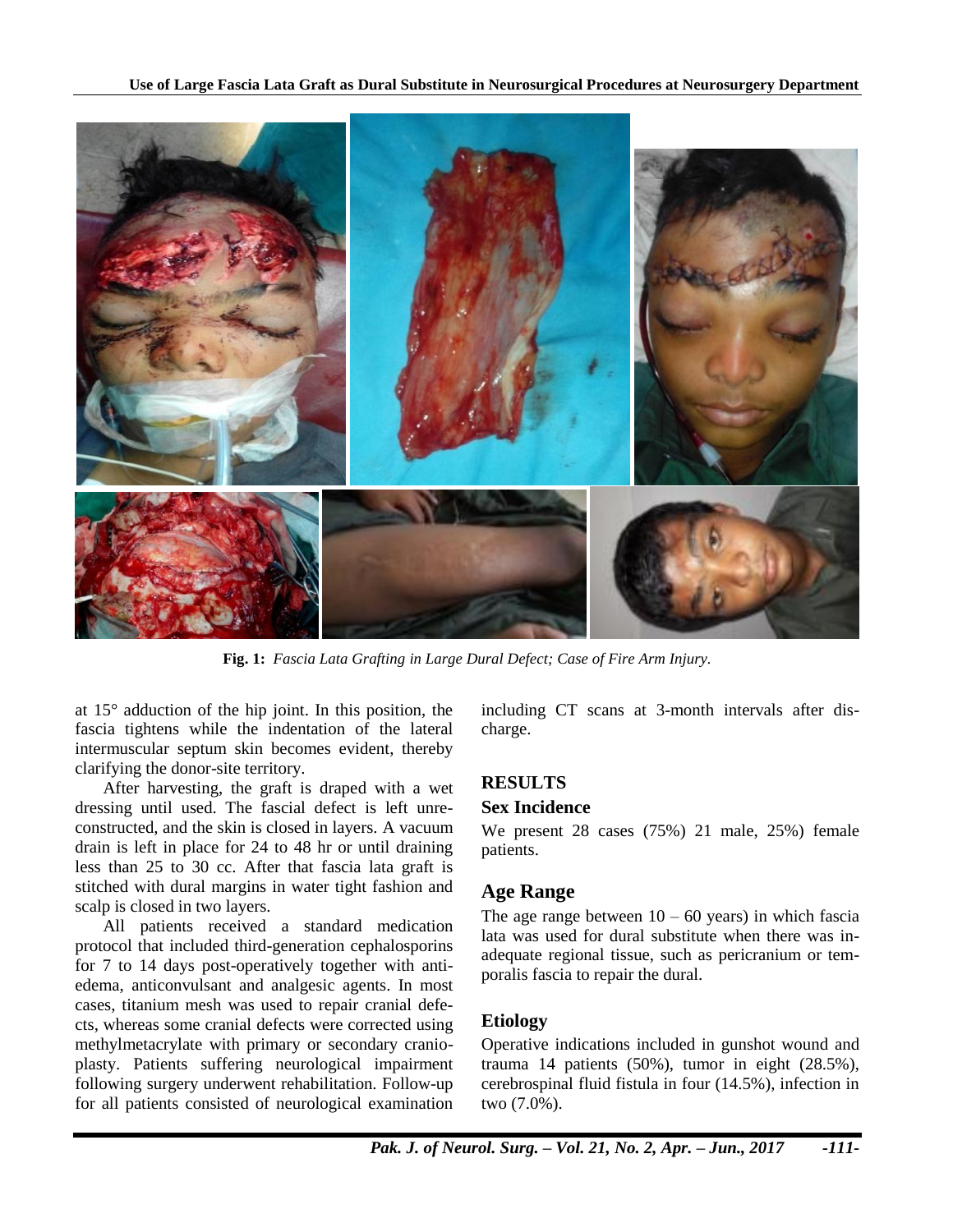#### **Iqbal Ahmad Kharal, et al**

#### **Graft Sign**

The grafts' dimensions varied from  $4 \times 8$  cm to  $8 \times$ 18cm. The mean follow-up period for all patients was 1 year (range:  $3$  months  $-3$  years).

#### **Follow-up**

Clinical and radiologic follow-up was performed up to 3 year after surgery.



**Fig. 2:** *Gender Distribution.*



**Fig. 3:** *Types and No of pathologies (operative indications) included.*

#### **Mortality**

The mortality rate among the patients in this study was 10.6%, and the most common cause of death was gunshot and traumatic brain injury in 10% and pulmonary embolism in 5%.

All patients required extended hospital stays, mainly due to the length of post-operative rehabilitation.

#### **Table 1:** *Causes of Deaths.*

| <b>Causes of Death</b>                   | No. of<br><b>Patients</b> |
|------------------------------------------|---------------------------|
| Gunshot Wound and Traumatic Brain Injury | $(10\%)$                  |
| Pulmonary Embolism                       | $(5\%)$                   |

#### **Complication**

There were no significant complications related to the fascia lata grafting (in terms of cerebrospinal fluid leakage, meningitis, and wound infection).

The grafts' dimensions were from  $4 \times 8$  cm to  $8 \times$ 18 cm. Clinical and radiologic follow-up was performed up to year after surgery. There were very limited significant complications related to the fascia lata grafting (in terms of cerebrospinal fluid leakage, meningitis, and wound infection. Two patients presented post-operative CSF leakage and were treated by percutaneous lumbar drainage. All patients improved completely, requiring no additional treatment. In few cases infection was either systemic or local, but required long-term and broad-spectrum antibiotic regimen.

#### **DISCUSSION**

Although there have been many studies for in dural grafting procedures, but there has been little analysis specifically at the large fascia lata graft as dural substitute in our institute. In this study, we have tried to present our experience of fascia lata graft as dural substitute in neurosurgery for various procedures.

Cerebrospinal fluid leakage is common complication after most types of neurosurgical procedures, provided that watertight dural closure sometimes is not achievable. Methods for repairing dural defects may involve direct primary suture, but frequently the gaps may not be easy for primary closure. The watertight primary closure of the dura sometimes cannot be achieved due to dural shrinkage secondary to dural dissection after a prolonged procedure.<sup>13</sup> The problem of  $CSF$ leakage whether it is collected under the scalp or dripping out of the skin is the high risk of developing an infection that can lead to serious morbidities and possible mortality. Different dural closure techniques have been used. Dural substitute development began in the 1890's with the use of gold foil or rubber, which proved unsatisfactory.<sup>4</sup> On the other hand, KRH von Wild in 1999, examined prospectively the safety and effi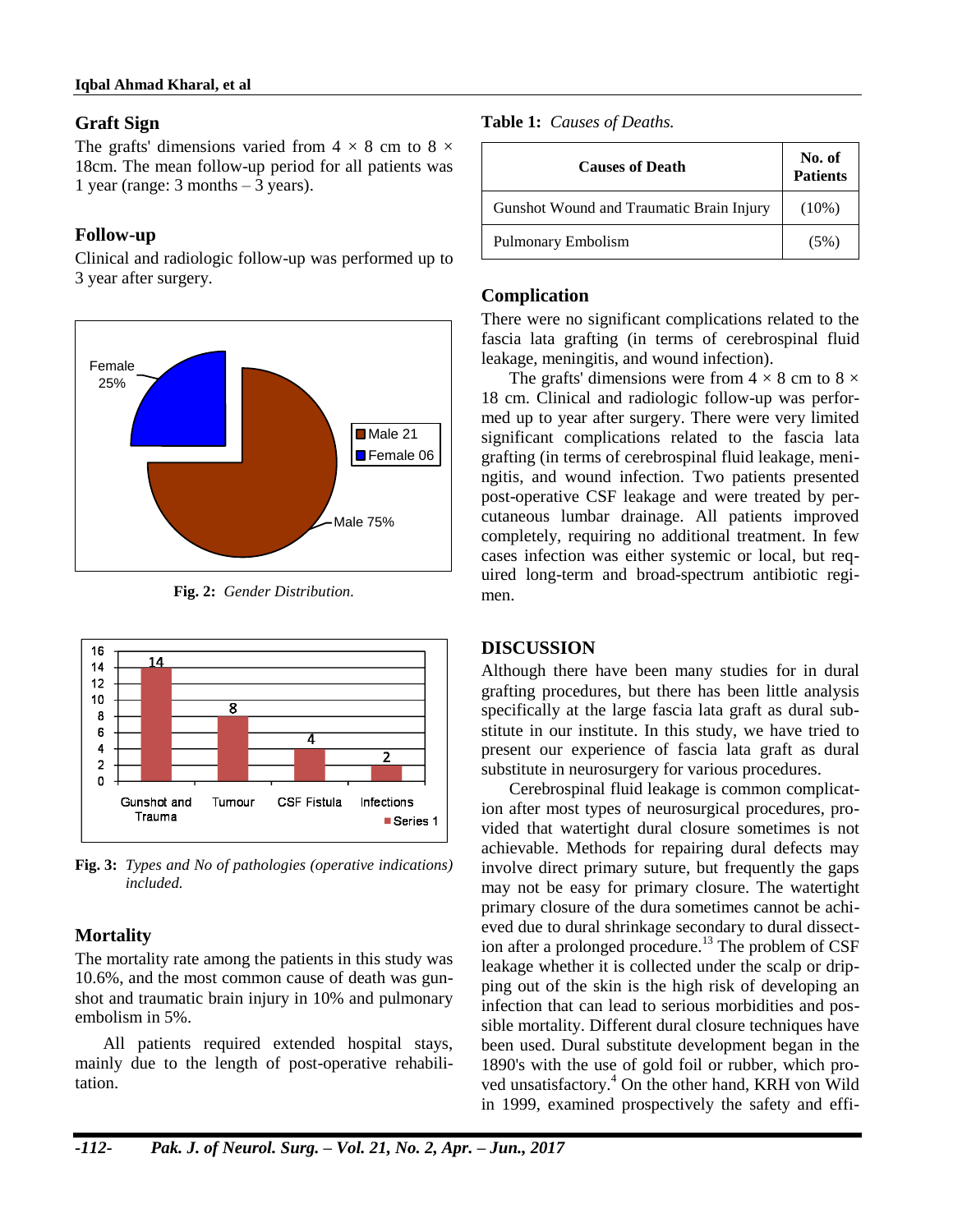cacy of an absorbable dura mater substitute (Dura-Patch) on 101 patients, in normal applications in Neurosurgery. His results show the suitability of Durapatch.<sup>9</sup> Whereas, when Malliti et al compares retrospectively the synthetic dural substitute (Neuro-Patch) (among 61 patients) and pericranium graft (in 63 patients) with regards to deep wound infection and CSF leak for one year. They reported the raised risk of complications with the synthetic (Neuro-Patch) graft as a foreign body.<sup>10</sup>

A recent monocentric prospective study from Italy is conducted by G. Sabatiro et al, which compared the galea pericranium dura plasty with non-autologous dural surrogates. The only difference was the cost, while the other clinical variables didn't show any significant statistical difference.<sup>11</sup>

Many reports have described the duraplasty method by each particular synthetic substitutes specially in cases like extensive meningioma resection (simpson 1 or  $2)^{4,10,11}$  or decompressive craniectomy.<sup>12</sup> But still the ideal substitute has not yet been well established.

In the current study we show that there is no significant CSF leak, this finding is different than what is reported in the literature before on a limited number of patients.<sup>14-16</sup>

Boudreaux, B et.al. advocate for the use of vascularized graft for repair of CSF leak in high risk patients, their recommendation is in line with our finding of using the pericranial flap that has better sealant effect.<sup>19</sup>

Different available materials for closure of the dura (such as, pericranium, dural adhesion barrier matrix or pericardial graft) seem to be similar with a little superiority to the pericranial flap. Huter et al. article showed that the CSF leak rate increased with diabetes, increased CRP and the need for dural patch. In the current study we show that there is no significant complication like CSF leak, meningitis and wound infection. The exact reason for these contradicting results is unclear; however, it may be related to the additional use of "tachosil" in Huter's study, different pathologies or immune compromise in diabetics that need a tight control, or possible presence of the infections as suggested by elevated CRP.<sup>20</sup>

A recent study shows that infratentorial surgery and > 8 days of postoperative corticosteroid were significant predictors for the development of CSF leak and wound infection. In our study, that is not the case with unclear reason, further studies are needed to explore this issue further. $21$ 

The use of reinforcing closure material (i.e. fat graft, fibrin sealant or cyanoacrylate glue) does not show any statistical difference regarding the superiority of one over the other except for the cost effecttiveness.

Fibrin sealant is a natural extract, but the cost is sometimes a limiting factor. Finally, the **cyanoacrylate glue** is a synthetic material, cheaper than the fibrin glue but it can lead to inflammatory reaction, gliosis or meningeal irritation. $22,23$ 

We found that dural graft is cheaper and readily available for larger defects and second incision for harvesting the graft does not have significant effect on patient quality of life.

### **Limitation of Study**

The limitations of our study are the retrospective design, limited number of patients, single center experience and different pathologies. So, we recommend conducting a prospective multicentric study with a larger number of patients and a unified type of pathology to limit the confounding variables in the study.

## **CONCLUSION**

Fascia lata is relatively simple and readily available, cost effective dural substitute for larger defects without any significant complications in our patients, furthermore second incision for harvesting fascia lata do not have significant effect on patient quality of life.

*Address for Correspondence: Dr. Iqbal Ahmad Kharal Assistant Professor and Head Department of Neurosurgery GKMC and Teaching Hospital, Dera Ghazi Khan Cell No; 03320784851 Email:driqbalahmad33@gmail.com*

## **REFERENCES**

- 1. Haines DE. On the question of a subdural space. Anat Rec. 1991; 230: 3-21.
- 2. Weller RO. Microscopic morphology and histology of the human meninges. Morphologie. 2005; 89: 22-34.
- 3. Spector JA, Greenwald JA, Warren SM, Bouletreau PJ, Detch RC, Fagenholz PJ, et al. Dura mater biology: autocrine and paracrine effects of fibroblast growth factor 2. Plast Reconstr Surg. 2002; 109: 645-54.
- 4. Bartosz DK, Vasterling MK. Dura mater substitutes in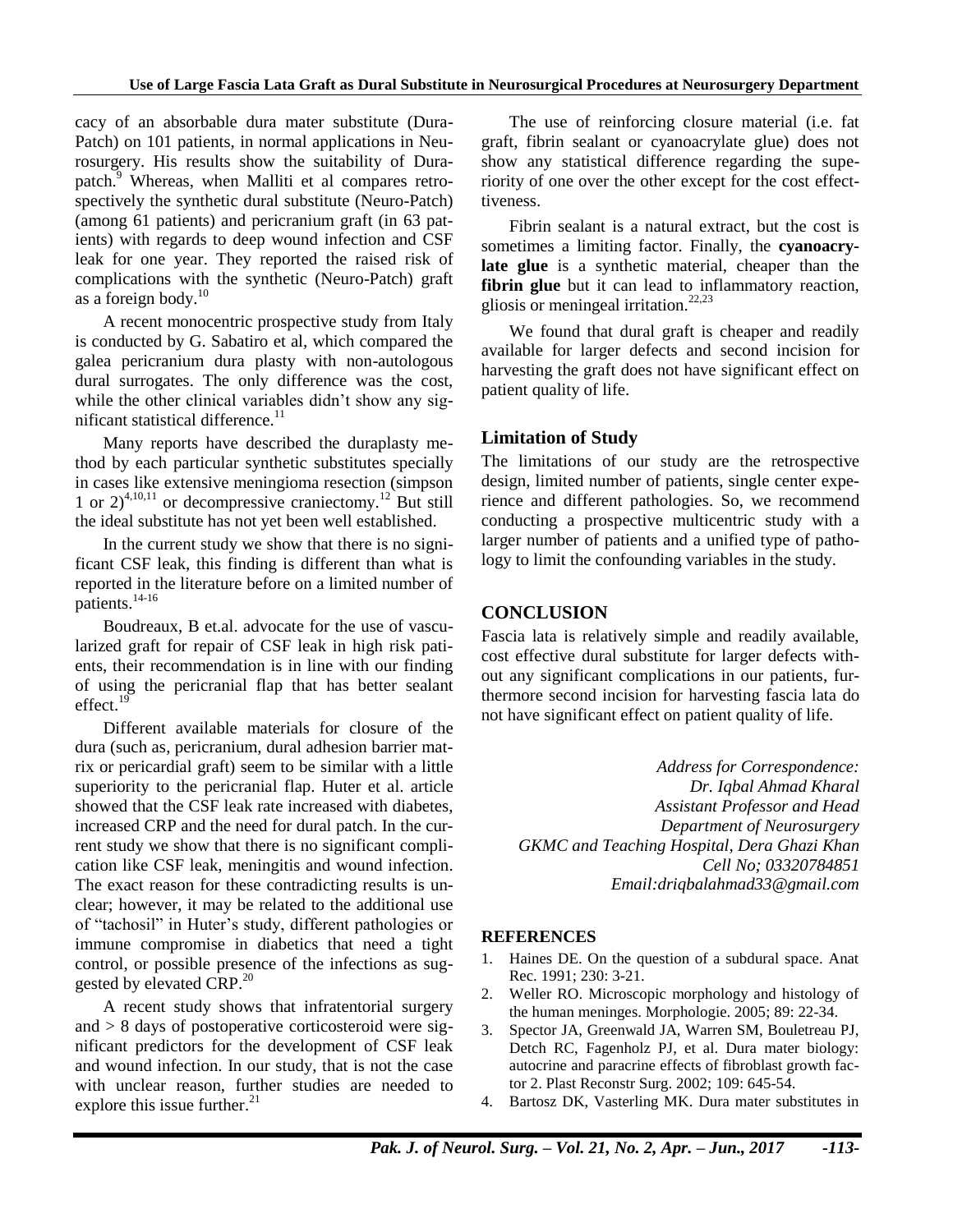the surgical treatment of meningiomas. J Neurosci Nurs. 1994; 26: 140-5.

- 5. Update: Creutzfeldt Jakob disease associated with cadaveric dura mater grafts – Japan, 1978 – 2008. MMWR Morb Mortal Wkly Rep. 2008; 57: 1152-4.
- 6. Nazzaro JM, Craven DE. Successful treatment of postoperative meningitis due to Haemophilus influenzae without removal of an expanded polytetrafluoroethylene dural graft. Clin Infect Dis. 1998; 26: 516-8.
- 7. Ito H, Kimura T, Sameshima T, Aiyama H, Nishimura K, Ochiai C, et al. Reinforcement of pericranium as a dural substitute by fibrin sealant. Acta Neurochir (Wien). 2011; 153: 2251-4.
- 8. Giovanni S, Della Pepa GM, La RG, Lofrese G, Albanese A, Maria G, et al. Galea-pericranium dural closure: can we safely avoid sealants? Clin Neurol Neurosurg. 2014; 123: 50-4.
- 9. von Wild KR. Examination of the safety and efficacy of an absorbable dura mater substitute (Dura Patch) in normal applications in neurosurgery. Surg Neurol. 1999; 52: 418-24.
- 10. Malliti M, Page P, Gury C, Chomette E, Nataf F, Roux FX. Comparison of deep wound infection rates using a synthetic dural substitute (neuro-patch) or pericranium graft for dural closure: a clinical review of 1 year. Neurosurgery, 2004; 54: 599-603.
- 11. Sabatino G, Della Pepa GM, Bianchi F, Capone G, Rigante L, Albanese A, et al. Autologous dural substitutes: a prospective study. Clin Neurol Neurosurg. 2014; 116: 20-3.
- 12. Huang YH, Lee TC, Chen WF, Wang YM. Safety of the nonabsorbable dural substitute in decompressive craniectomy for severe traumatic brain injury. J Trauma. 2011; 71: 533-7.
- 13. Gazzeri R, Galarza M, Alfieri A, Neroni M, Roperto R. Simple intraoperative technique for minor dural gap repair using fibrin glue and oxidized cellulose. World Neurosurg. 2011; 76: 1735.
- 14. Elstner KE, Clarke FK, Turner SJ. Case report: management of persistent dural anastomotic dehiscence in a

patient treated with bevacizumab. Ann Plast Surg. 2013; 71: 652-3.

- 15. Chiang HY, Kamath AS, Pottinger JM, Greenlee JD, Howard MA, III, Cavanaugh JE, et al. Risk factors and outcomes associated with surgical site infections after craniotomy or craniectomy. J Neurosurg. 2014; 120: 509-21.
- 16. Clark AJ, Butowski NA, Chang SM, Prados MD, Clarke J, Polley MY, et al. Impact of bevacizumab chemotherapy on craniotomy wound healing. J Neurosurg. 2011; 114: 1609-16.
- 17. Nishioka H, Haraoka J, Ikeda Y. Risk factors of cerebrospinal fluid rhinorrhea following transsphenoidal surgery. Acta Neurochir (Wien). 2005; 147: 1163-6.
- 18. Krishnan KG, Muller A, Hong B, Potapov AA, Schackert G, Seifert V, et al. Complex wound-healing problems in neurosurgical patients: risk factors, grading and treatment strategy. Acta Neurochir (Wien). 2012; 154: 541-54.
- 19. Boudreaux B, Zins JE. Treatment of cerebrospinal fluid leaks in high – risk patients. J Craniofac Surg. 2009; 20: 743-7.
- 20. Hutter G, von FS, Sailer MH, Schulz M, Mariani L. Risk factors for postoperative CSF leakage after elective craniotomy and the efficacy of fleece-bound tissue sealing against dural suturing alone: a randomized controlled trial. J Neurosurg. 2014; 121: 735-44.
- 21. Walcott BP, Neal JB, Sheth SA, Kahle KT, Eskandar EN, Coumans JV, et al. The incidence of complications in elective cranial neurosurgery associated with dural closure material. J Neurosurg. 2014; 120: 278-84.
- 22. Agarwal A, Varma A, Sarkar C. Histopathological changes following the use of biological and synthetic glue for dural grafts: an experimental study. Br J Neurosurg. 1998; 12: 213-6.
- 23. Shermak MA, Wong L, Inoue N, Crain BJ, Im MJ, Chao EY, et al. Fixation of the craniofacial skeleton with butyl-2-cyanoacrylate and its effects on histotoxicity and healing. Plast Reconstr Surg. 1998; 102: 309- 18.